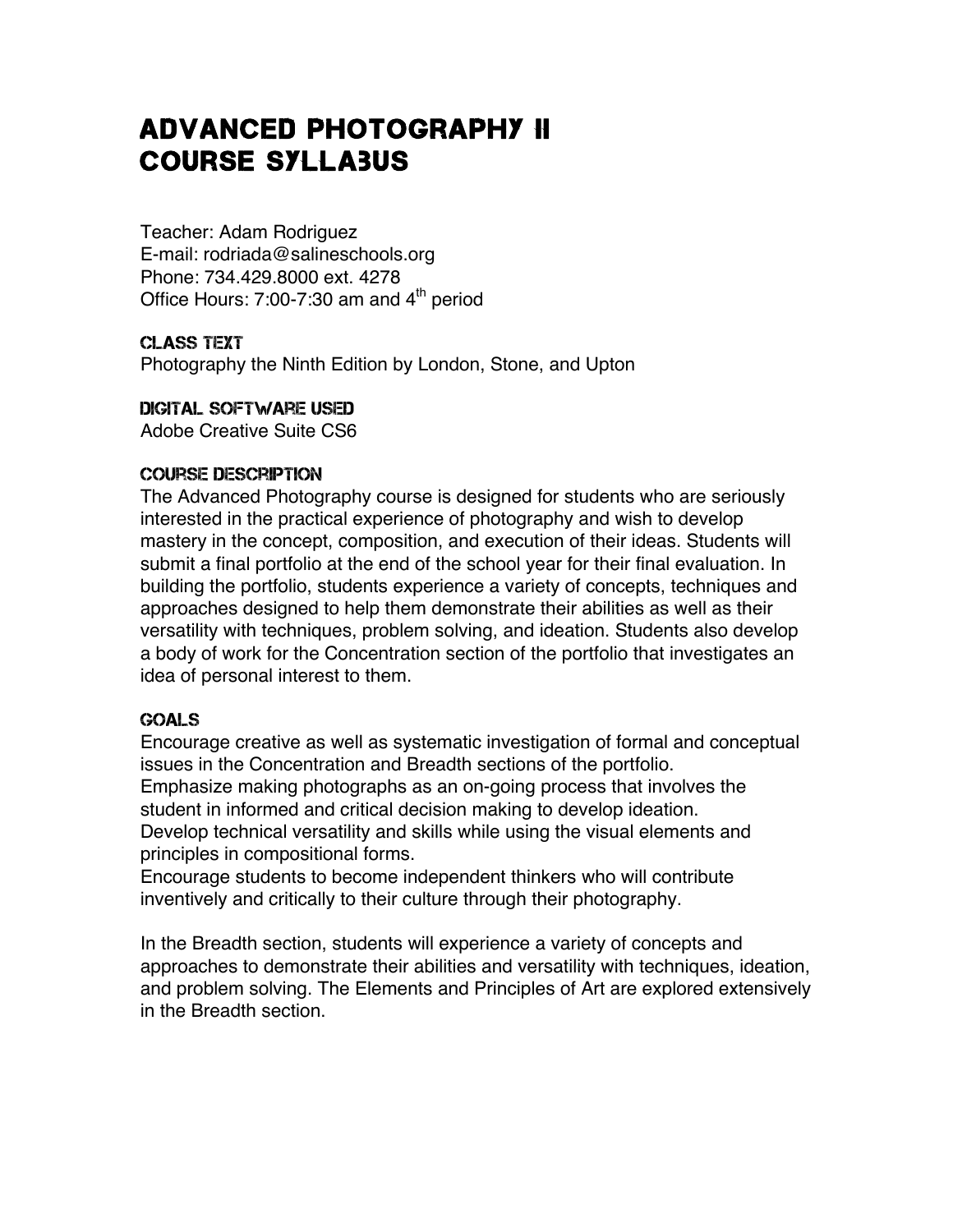In the Concentration section, students develop a body of work that is derived from a planned investigation of an idea that is of personal interest to them. Students will use informed decision-making and problem-solving skills in an ongoing process to produce these pieces for the concentration.

## **GRADING**

Portfolio Projects: 50-100 points each Blog: 25 points each Lab: 20 points per project Final Exam: Combination of portfolio and written exam worth 15% of final. Other assignments: 10-20 points each

#### Social Media

Students will also need to keep an online blog via Flickr, the blog will describe their work. Blogs will be linked at our class website for easy accessibility. Posts will be described in detail in the blog post handout. Grammar will not be the main focus for grading, but the writing will need to be clear and understandable.

#### Final Exam

At the end of each trimester you will have a written exam that will cover skills and techniques discussed throughout the trimester combined with a portfolio assessment.

## **OTHER**

I will have other small assignments that will help with improving skills in the lab and in Photoshop.

#### **HOMEWORK**

It is expected that students will spend a considerable amount of time photographing outside the classroom, working on completion of assignments. Ideas for projects or solutions to problems should be worked out in a sketchbook both in class and outside of class. The sketchbook is an essential tool in recording ideas, capturing visual information, working on compositional issues, and just fooling around. Sketchbooks will be spot checked frequently for progress.

#### Exhibitions/Competitions

Advanced Photography students are encouraged to participate in exhibitions and competitions. As well as any gallery shows that the class puts on.